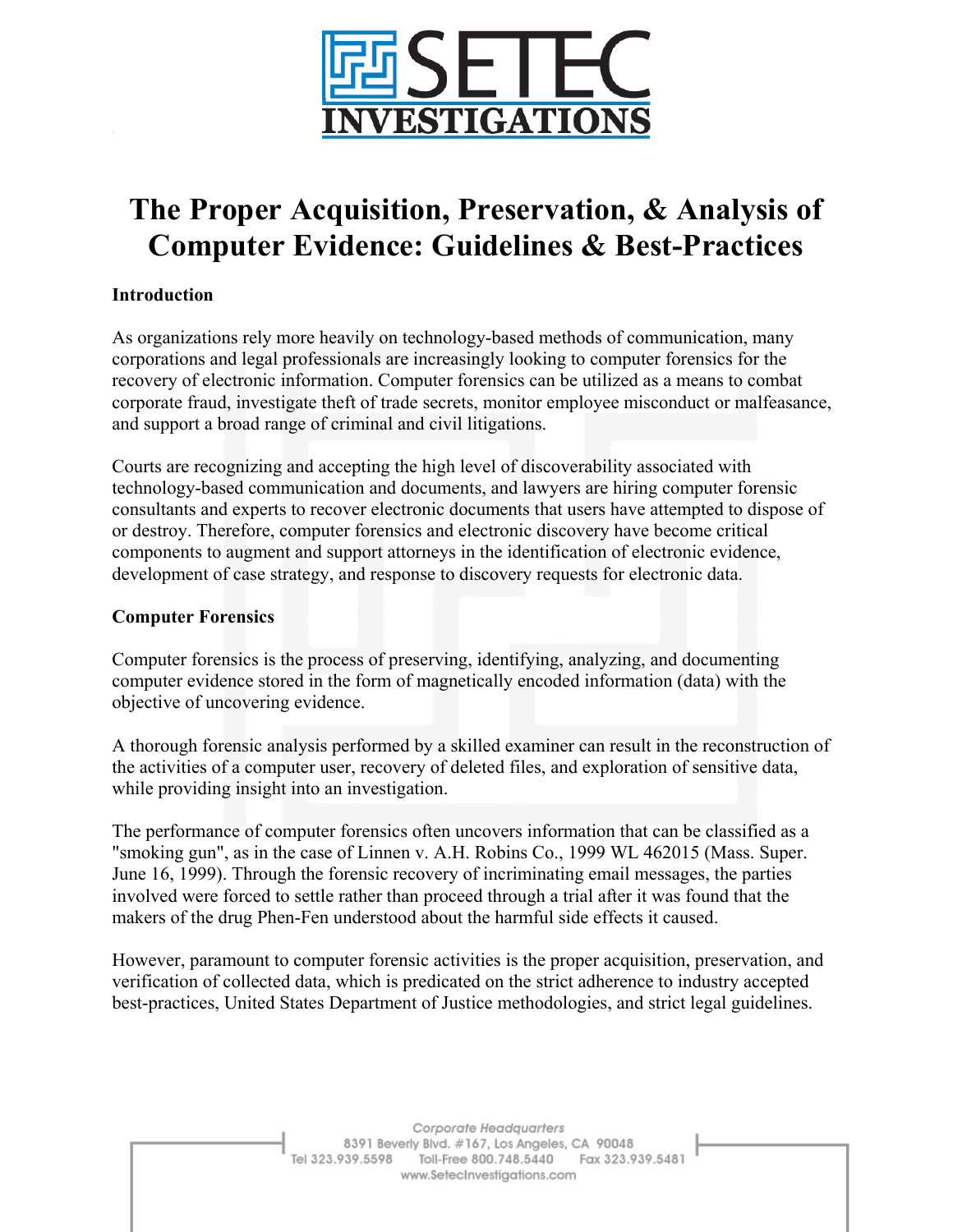# **Electronic Evidence Processing Guidelines**

Many hazards and risks exist regarding the handling and processing of computer evidence, as, by its very nature, it is extremely fragile and can potentially be easily destroyed, even by the computer's simple operation. Therefore, specific evidence processing guidelines should be followed to ensure that no sensitive information is destroyed, especially that which may be hidden in unallocated space, File Slack Space, or in the Windows swap file.

The following evidence processing guidelines were developed to best uncover electronic evidence in a forensically sound manner and are based and expand upon the United States Department of Justice search and seizure manual, Searching and Seizing Computers and Obtaining Electronic Evidence.

# **Step 1: Shut Down the Computer**

Shutting down the computer system generally involves simply removing the computer's plug from the electrical outlet or utilizing applicable commands to shut down a network computer. At the time the computer is shut down, the forensic investigator may choose to take pictures of the screen image at his/her discretion. It is important for the forensic investigator to consider that the computer may have potentially damaging operations running in the background in areas such as the memory or a remaining modem connection. In addition, depending on the operating system utilized, it is possible for a password protected screen saver to appear, possibly making it more difficult to shutdown the computer. Time is an important factor during the shutdown process and forensic investigators must be careful to follow this step as quickly and efficiently as possible.

#### **Step 2: Execute Chain of Custody**

A proper chain of custody should be followed, which involves creating evidence tags and beginning a detailed list of individuals who have had control of the evidence at any point, from its collection to its conclusion. Once the chain of custody has been executed, the computer system should be relocated to a secure location, at which time the actual evidence processing can begin. Pictures of the computer from numerous angles should be taken to formally document the system hardware components and their connections before the computer is actually dismantled. In addition, each wire should be properly labeled so that it may be easily reconnected after the system configuration has been reinstated.

#### **Step 3: Make Bit Stream Backups**

Safeguarding any and all computer evidence is critical to the overall investigation, therefore, the computer should not be run and evidence should not be processed until bit stream backups have been made of all hard disk drives and floppy disks. Bit stream backups are utilized in a manner similar to an insurance policy and are necessary to process any computer evidence. All evidence should be processed on a restored copy of the bit stream backup instead of the original computer system, and the primary evidence should remain untouched unless undeniable conditions exist.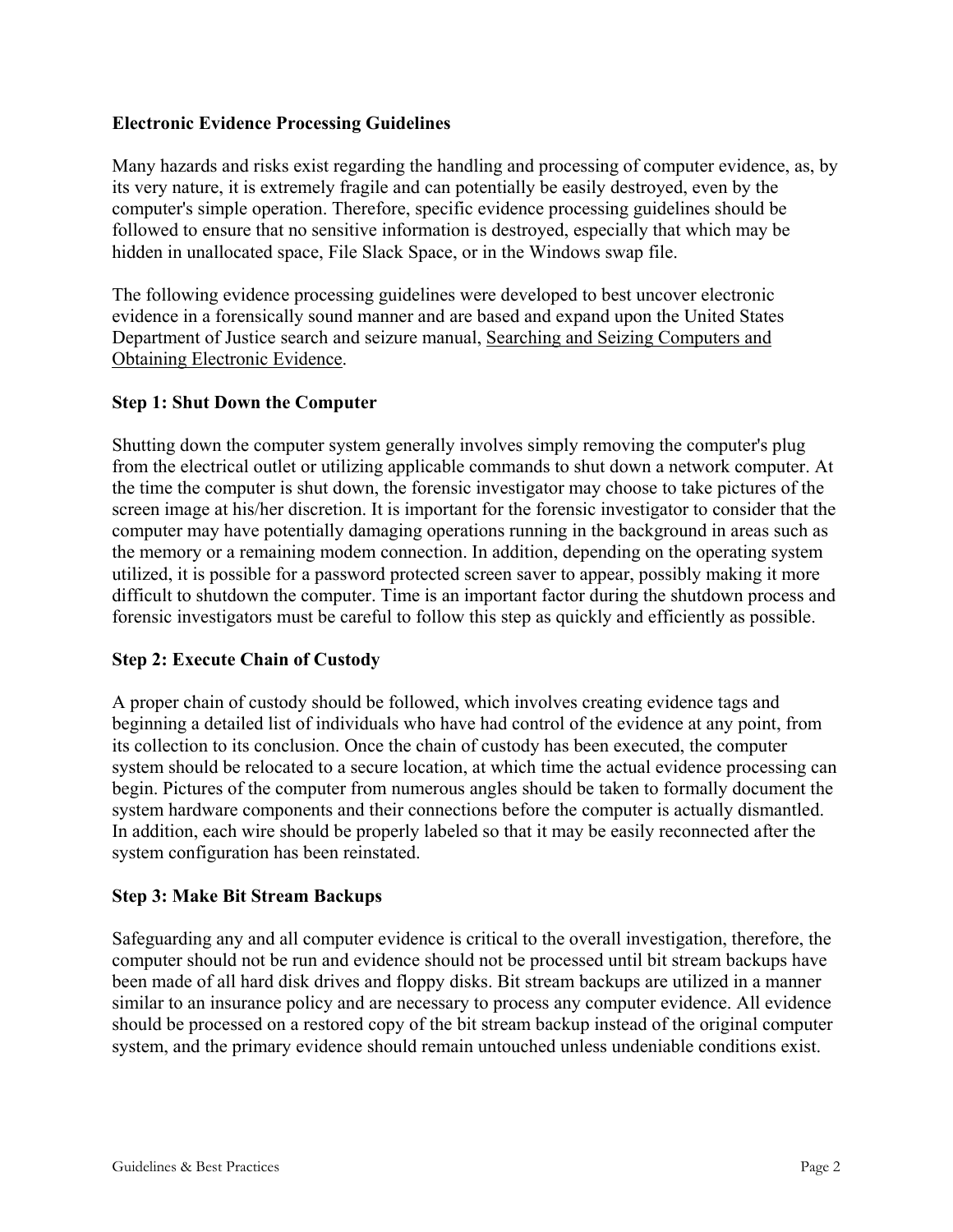# **Step 4: Mathematically Authenticate Data**

In order to show that none of the evidence was altered after the computer has come under the possession of the forensic investigator and that a true bit stream backup was created, a mathematical validation process based on the utilization of an MD5 sum is employed for authentication purposes.

# **Step 5: Document the System Date & Time**

The accurate dates and times associated with computer files are often vital to an investigation. It is essential to document the system date and time when the system is taken into evidence so that file time stamps will reflect the same time as the system clock.

# **Step 6: Make a List of Key Search Words**

It is almost impossible for a forensic investigator to manually view and determine the relevance of every file on a computer hard disk, since most computer hard disk drives are extremely large. As a result of this, forensic investigators utilize automated text search tools to uncover relevant evidence based on information collected from individuals involved in the case that should help to compile a list of relevant key words. These keywords are used to search the entire computer hard disk and any floppy disks.

# **Step 7: Evaluate the Windows Swap File**

The Windows Swap File often contains a wealth of valuable evidence and potential leads and its evaluation is often automated through the use of specific forensic tools. However, when Windows 95 or 98 is operating on the computer system in question, the swap file may, by default, be set to be dynamically created as the computer is operated, and when the computer is turned off, the swap file is erased.

#### **Step 8: Evaluate File Slack Space**

Most computer users are unaware of File Slack Space, a data storage area that often contains significant amounts of information, including raw memory dumps that take place as files are closed throughout work sessions. Any data dumped from the computer's memory is stored at the end of allocated files, which is usually unknown to the computer user. Often, specific forensic tools are necessary to examine and analyze File Slack Space, as it can provide a wealth of information and additional investigative leads.

It is necessary for File Slack Space to be evaluated, as it may possess relevant key words to supplement the previously identified keywords.

#### **Step 9: Evaluate Unallocated Space (Erased Files)**

Generally, when a computer user deletes a file, he/she assumes that it has been thoroughly erased. However, the DOS and Windows "delete" function does not thoroughly erase either file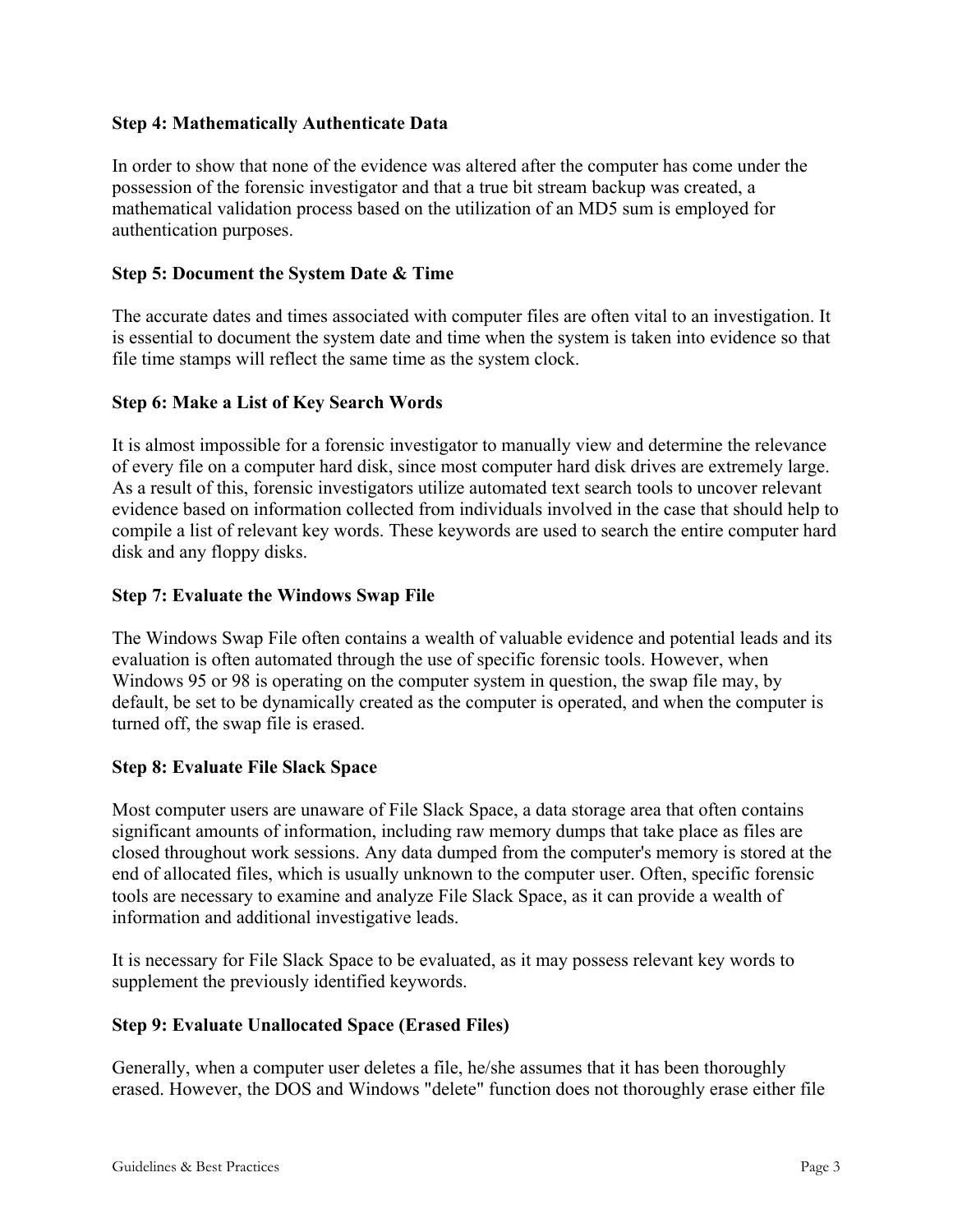names or file content and instead the storage space associated with such files simply becomes unallocated and available to be overwritten with new files. Such unallocated space is often a significant source of information that potentially includes erased files and File Slack Space associated with files that have been "deleted".

In addition, it is often possible to utilize the DOS Undelete program to restore the previously erased files, providing additional relevant keywords and leads.

# **Step 10: Search Files, File Slack Space, & Unallocated Space**

Keywords previously identified should be utilized to investigate all suspect computer hard disk drives and floppy disks. When relevant evidence is identified as a result of keyword searching, it should be documented and the identified data should be completely evaluated to uncover whether it contains any additional keywords. In addition, when new keywords are identified as a result of the investigation, they should be added to the complete keyword list and a new search should be conducted.

# **Step 11: Document File Names, Dates, & Times**

File names, creation dates, and last modified dates and times are extremely relevant to forensic investigations, and they should be documented for all allocated and uncovered "deleted" files.

# **Step 12: Identify File, Program, & Storage Anomalies**

Encrypted, compressed, and graphic files store data in a binary format and, as a result, a text search program cannot identify text data stored in these file formats; therefore, these files must be manually evaluated instead. Many forensic tools are able to detect the most common compressed and graphic file formats, which can be used to identify files that necessitate additional comprehensive manual evaluation.

The partitioning on seized hard disk drives should also be evaluated as it is possible that hidden partitions and/or partitions that have been formatted with an operating system other than a DOS compatible operating system. When hidden partitions are uncovered, they should be analyzed for evidence and their existence should be documented.

In addition, the files contained in the Recycle Bin should also be evaluated. The Recycle Bin is a repository of files that the computer user has selected to be deleted, which may be significant from an evidentiary standpoint. If relevant files are found, they should be thoroughly documented.

#### **Step 13: Evaluate Program Functionality**

Depending on the application software involved, it may be necessary to run certain programs to learn their purpose. As a result of this, detrimental processes may be exposed that are connected to relevant evidence, which can often prove willfulness. These detrimental processes can be correlated to the execution of common operating commands that are connected to the operating